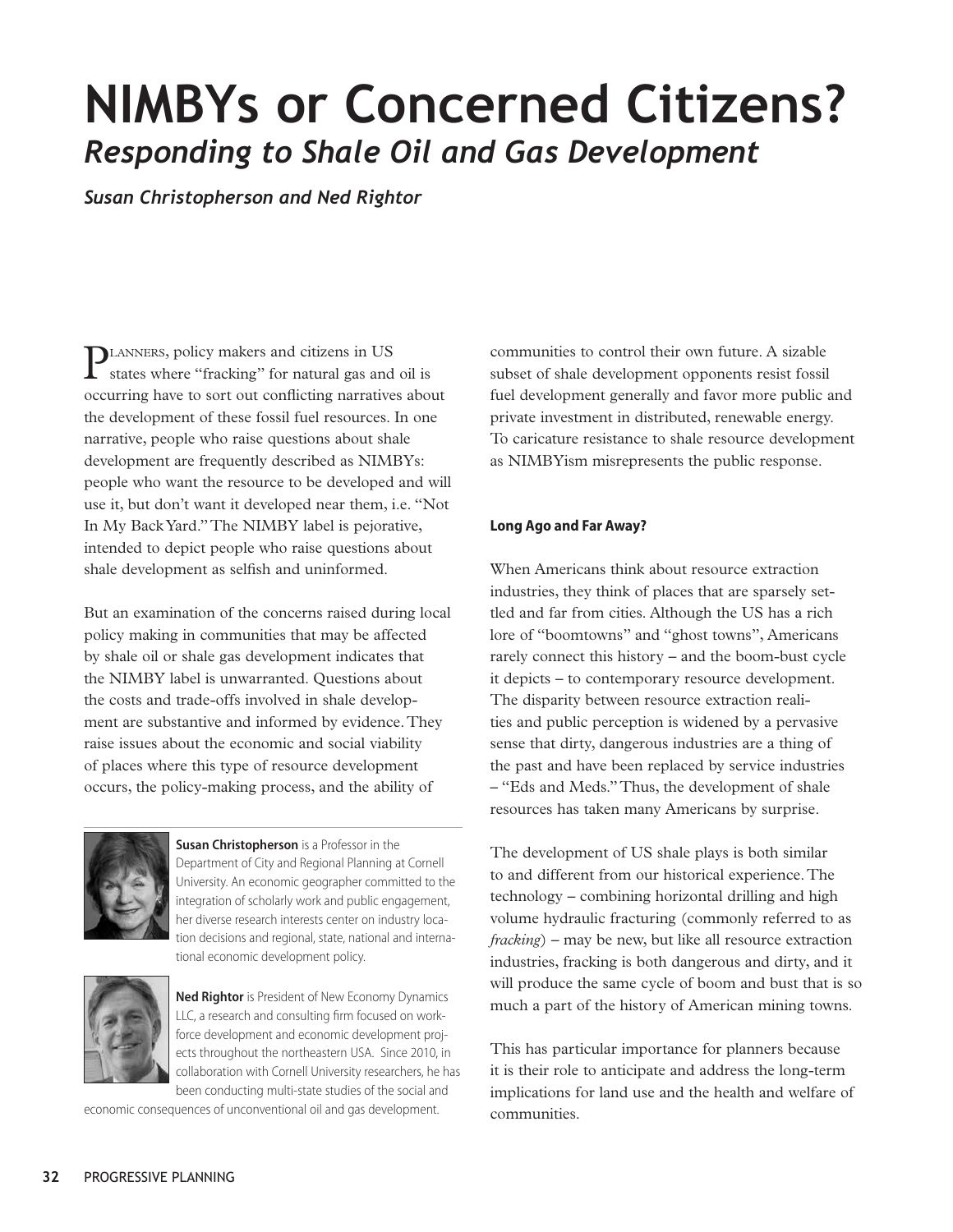What is different about the current shale boom, and the industrialization that accompanies it, is its scale. Prospective drilling sites alone raise policy issues for at least 28 states, thousands of local governments, and for the federal government as well. Drilling is occurring or may occur in a wide variety of landscapes – in or near major cities, in residential neighborhoods, in semi-rural environments, and in isolated rural communities. And the risks of shale development extend outward, to communities from which drilling inputs (sand, chemicals and water) are drawn, or on the roads and rails en route to the drill sites, or through which wastewater is transported for disposal and the gas and oil flows to market.

Understandably, because a wide range of communities may be impacted by shale development, responses have varied. Regulation is primarily a responsibility of state government, and local responses are affected by state law, politics and history. States with a history of intense resource development such as Texas, the headquarters of the global oil and gas industry, have responded differently than states such as Michigan or New York, for whom this sprawling heavy industry is a recent phenomenon.

As local concerns about shale development have been voiced, industry officials have resorted to characterizing those who raise questions about the costs and trade-offs as NIMBYs: people who want the resource developed and will use it, but don't want it developed near them. Responding to what they call NIMBY "activist" resistance to fracking, industry representatives acknowledge that fracking causes problems, but they contend that the industry has long experience in addressing any and all concerns. Then they concentrate on the technical issues, including water contamination, toxic water disposal, and earthquakes from injection wells. According to one industry observer in *Crain's Cleveland Business*:

*"So if none of these problems are new, why all the uproar now? … For the first time, we are seeing oil and gas developed in densely populated … areas that have not in modern times had to endure the inconvenience of oil and gas development."* 

For localities, however, this is much more than an inconvenience.

#### **Are Concerns Real or Imagined?**

While much is made of the economic benefits of shale development, seldom is the other side of the ledger mentioned: the costs to states and local communities. If we look at the types of questions raised in communities that may be affected by shale gas and oil development, citizens and policy makers are concerned about the health, safety, quality of life, short-term public costs and the long-term economic future in their communities, not just the technical/environmental impacts of fracking. Their questions about the trade-offs involved in shale development are substantive and informed by evidence.

As shale development has proceeded across US states, more information has become available about its shortterm and long-term costs and reported benefits. This information is rarely systematic because states do not collect baseline data before permitting drilling, nor do they collect information on what happens in the communities where it occurs. But over time, a national network of local sources has assembled evidence about the downside, while news stories and case studies in places like Bradford County, PA and Williston, ND have provided a fairly comprehensive picture of what can happen.

Certainly a few people benefit, notably resident and non-resident landowners with enough desirable acreage to lease to drillers and obtain royalties. There are also a lot of losers – renters, small property owners, people without mineral rights, and businesses crowded out by a drilling boom.

Although environmental issues usually predominate among community concerns, local governments are concerned about public costs. Most visible to local officials are the likelihood of increased traffic and road damage, possible increases in crime, dangerous industrial accidents, and the need for more professional emergency responders. There are documented impacts on hospitals, adverse effects from the skyrocketing cost of living in boomtowns, and the realization that the "community" may never be the same, as long-term residents tend to leave these newly industrialized areas because of those costs and disruptions. Once the boom ends, a drilling region may have a smaller population and less diverse economy than before the boom began.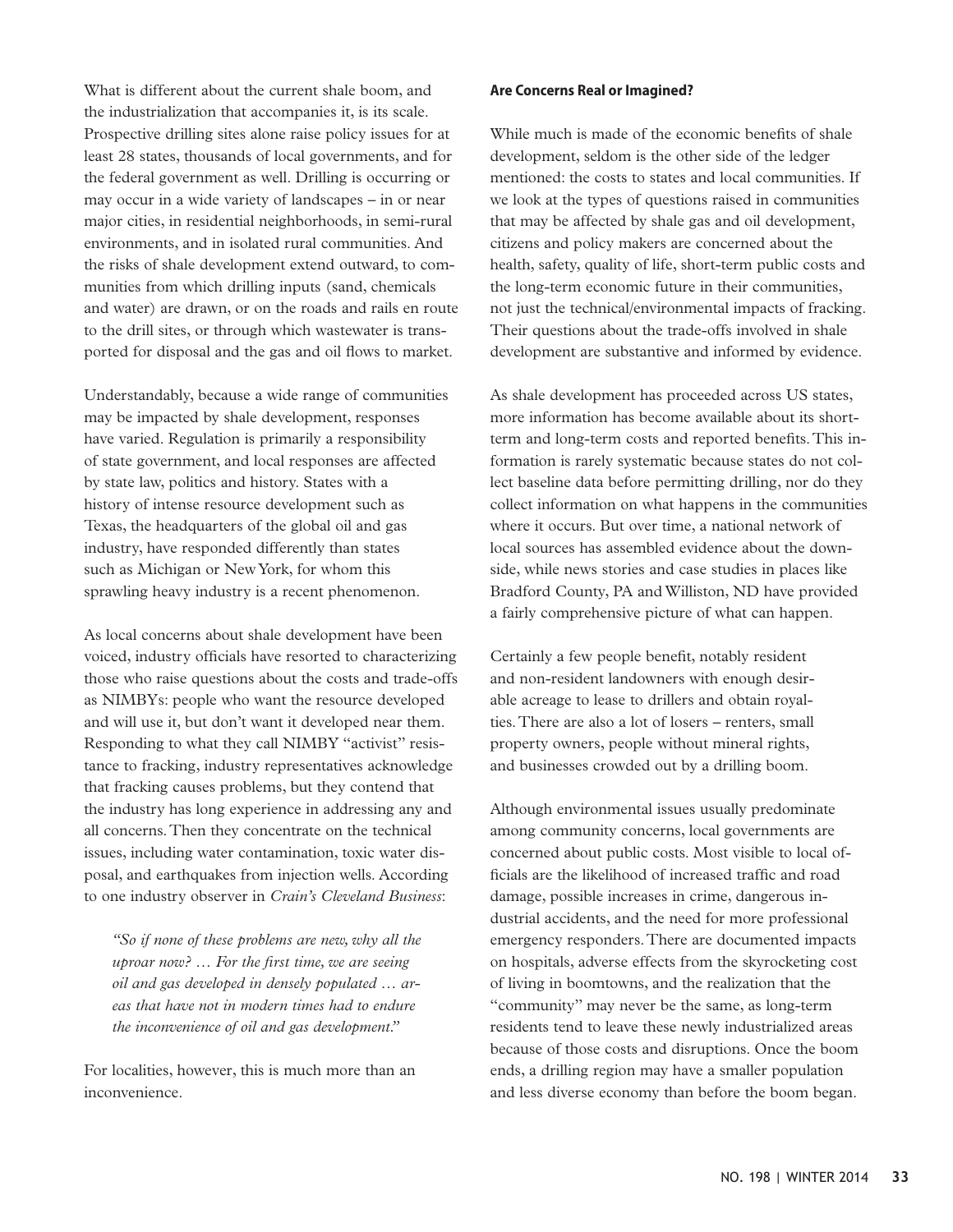These local and regional costs have been almost completely ignored by federal and state policy makers and the industry, who continue to use projected job numbers to promote shale development, despite evidence that actual job numbers have been much lower. At the grassroots, however, both skepticism about the economic benefits and a growing understanding of the true costs are important to how local policy makers and citizens view shale development.

These very real concerns are not captured by a NIMBY label. Indeed, Matthew Cotton, who has studied the origins of negative community reactions to energy facility development in the US and UK, asserts that to describe opponents as NIMBYs is not only ineffective, it is also wrong.

## **What Public Officials Told Us About Community Perceptions of the Risks**

In 2012, we developed a database and conducted a systematic study of local governments that had passed resolutions or legislation on shale gas development in the Marcellus Shale states. 266 of them were in New York (which has not yet authorized HVHF shale gas development) and Pennsylvania (where HVHF drilling has been underway since 2008). We selected a stratified sample of those communities and conducted structured interviews with the highest-ranking public official or his or her designee in each. These 53 interviews obtained information on the process of decision-making, the critical issues discussed in public meetings, and community expectations regarding oil and gas industry practices and State regulation/monitoring of the industrial activities associated with shale energy development.

•

The ability to control the pace and scale of oil and gas development, and to find ways to capture and extend private investment beyond the boom phase of the cycle, are critical to long term sustainability.

•

Although environmental issues topped the ranking of community concerns, particularly effects on water supply and water quality, localities that had taken legislative action were also concerned about economic consequences, public costs associated with increased traffic and road damage, and a variety of disruptions to local life. However, beyond their perception of specific environmental, economic and social risks lies a concern that those responsible for assessing, monitoring, and ameliorating any damage may be unwilling or unable to do

so. Of 48 or more respondents to each survey question, the majority consistently expressed concerns about the ability of either the oil and gas industry or government to protect the environment, their health, and their communities.

- Sixty five percent  $(65%)$  of respondents rated their confidence that the natural gas industry will protect the environment, health and safety of affected communities as low or not at all confident.
- Sixty five percent  $(65%)$  of respondents rated their confidence that the natural gas industry will protect the economic and social stability of affected communities as low or not at all confident.
- Sixty two percent (62%) of respondents rated their confidence that their State has the capacity to enforce environmental, health and safety regulations to protect affected communities as low or not at all confident.
- Sixty seven percent (67%) of respondents rated their confidence that their State will regulate drilling activity effectively to protect the economic and social stability of affected communities as low or not at all confident.

A lack of trust in those responsible for creating these risks and dealing with the harms is as much responsible for local community responses as fear of the risks themselves. This lack of trust needs to be addressed at all levels of government, and by the industry. Industry officials have contributed to a lack of confidence